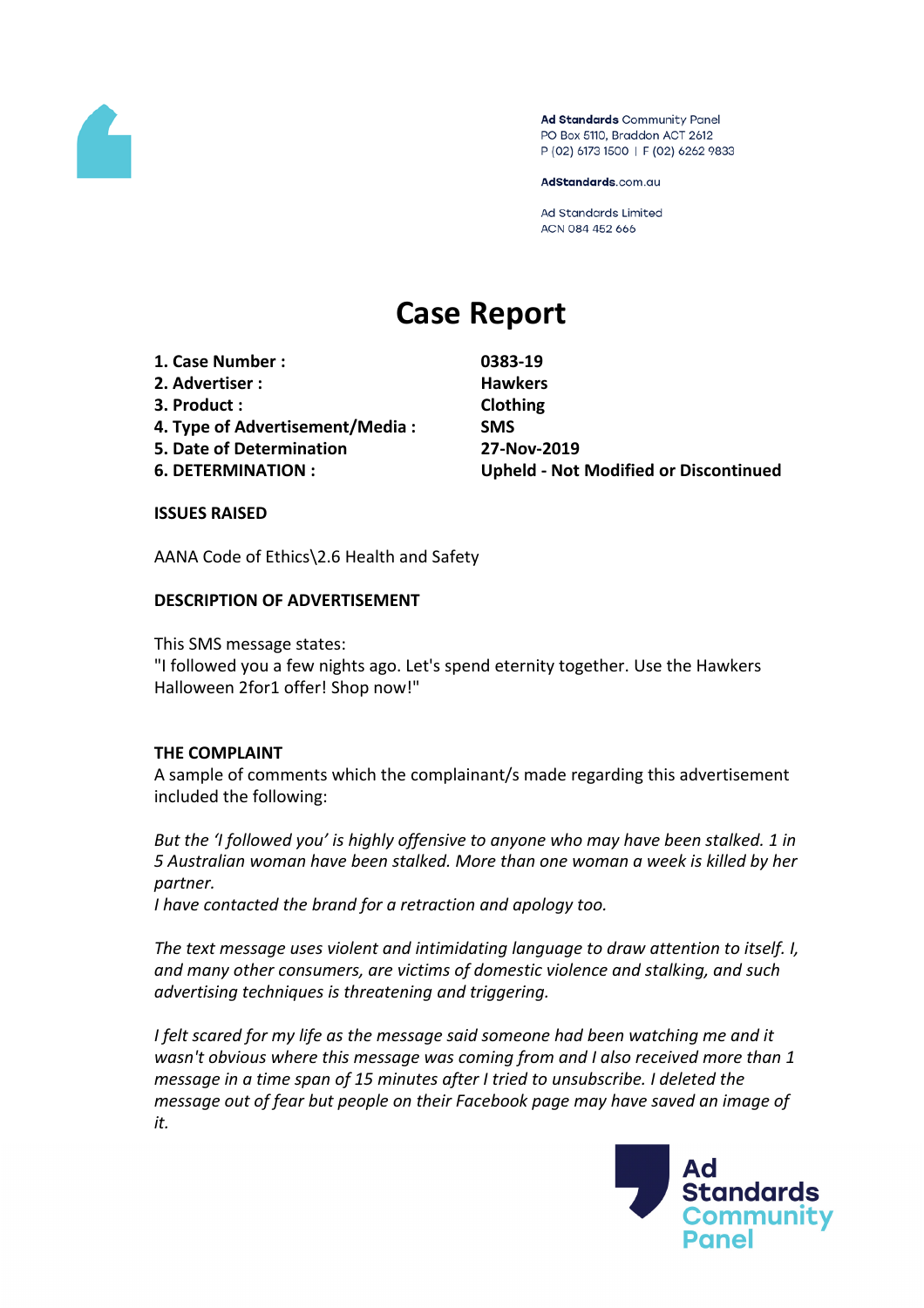

*Many women are subject to stalking. I felt very uncomfortable and creeped out to think some had been following me until I realised it was an advertisement*

#### **THE ADVERTISER'S RESPONSE**

Comments which the advertiser made in response to the complainant/s regarding this advertisement include the following:

*Advertiser did not provide a response.*

#### **THE DETERMINATION**

The Ad Standards Community Panel (the Panel) considered whether this advertisement breaches Section 2 of the AANA Code of Ethics (the Code).

The Panel noted the complainants' concern that the advertisement: Is highly offensive to anyone who has been stalked Is threatening and triggering Caused them fear and distress

The Panel viewed the advertisement and noted the advertiser did not respond.

The Panel considered whether the advertisement was in breach of Section 2.6 of the Code. Section 2.6 of the Code states: "Advertising or Marketing Communications shall not depict material contrary to Prevailing Community Standards on health and safety".

The Panel acknowledged that there is a heightened concern in the community relating to stalking and people being followed, and that this is a behaviour that evokes fear in many people, particularly women.

The Panel noted that the advertiser had not responded to the complaints and the target list of people who received the message was unknown, however noted that the complainants who received the message were female.

The Panel considered that perceived intent of the advertisement was to 'scare' recipients of the message as a link to its Halloween promotion.

The Panel noted that it had previously considered a similar issue in case 0418-11, in which:

"The Board noted a number of references to "stalking", a mildly sexualised reference to being able to do a variety of things "without having your pants on…" and a reference to "stalking" being a victimless crime. The Board considered that the advertisement was intended to be humorous but noted with concern that stalking is a